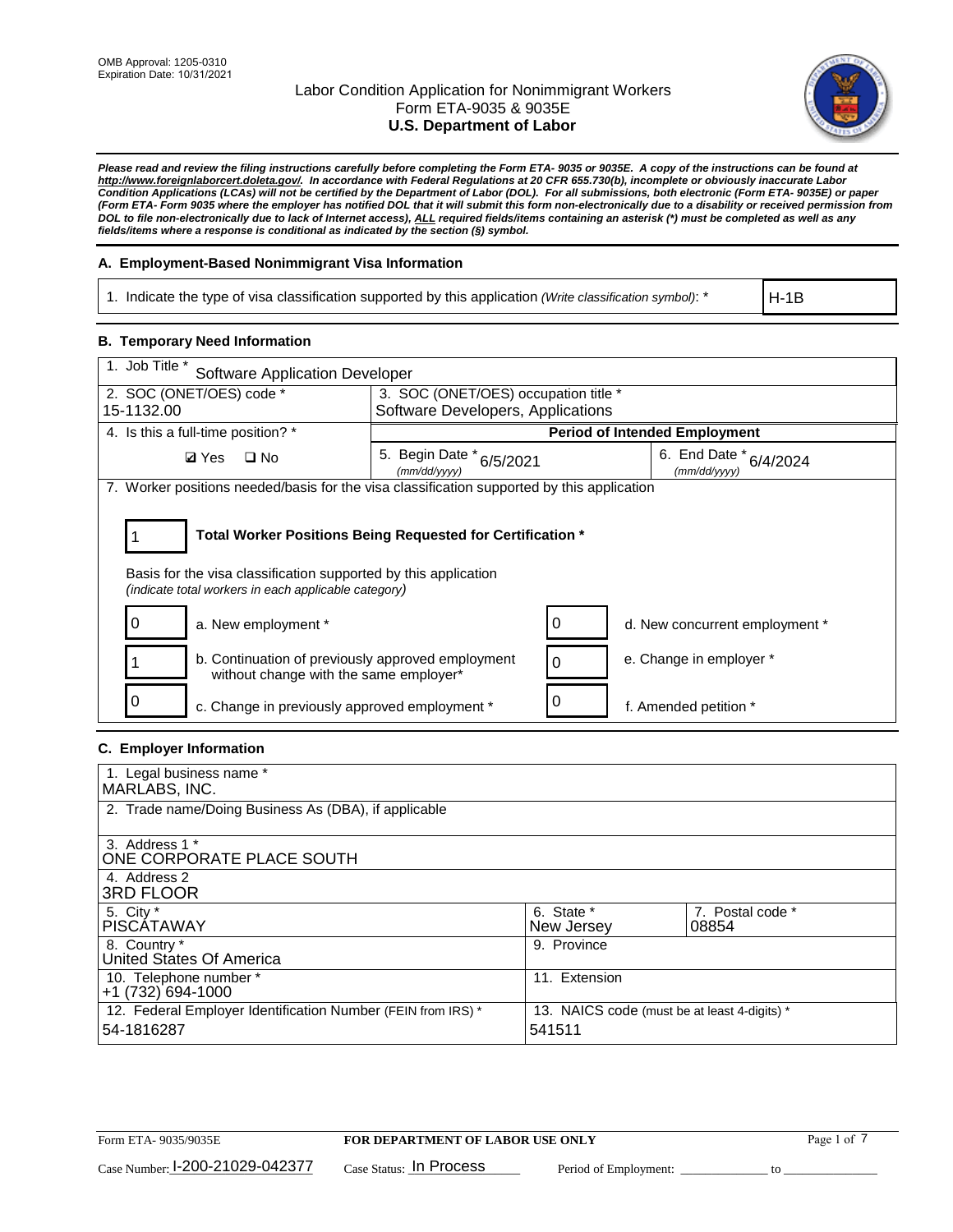

## **D. Employer Point of Contact Information**

**Important Note**: The information contained in this Section must be that of an employee of the employer who is authorized to act on behalf of the employer in labor certification matters. The information in this Section must be different from the agent or attorney information listed in Section E, unless the attorney is an employee of the employer.

| 1. Contact's last (family) name *               | 2. First (given) name * |                          | 3. Middle name(s)         |
|-------------------------------------------------|-------------------------|--------------------------|---------------------------|
| Vidyadharan, Esq                                | Sanjay                  |                          |                           |
| 4. Contact's job title *<br>Chief Legal Officer |                         |                          |                           |
| 5. Address 1 *<br>One Corporate Place South     |                         |                          |                           |
| 6. Address 2<br><b>Third Floor</b>              |                         |                          |                           |
| 7. City $*$<br>Piscataway                       |                         | 8. State *<br>New Jersey | 9. Postal code *<br>08854 |
| 10. Country *<br>United States Of America       |                         | 11. Province             |                           |
| 12. Telephone number *                          | Extension<br>13.        | 14. E-Mail address       |                           |
| +1 (732) 694-1000                               |                         | sanjay@marlabs.com       |                           |

## **E. Attorney or Agent Information (If applicable)**

**Important Note**: The employer authorizes the attorney or agent identified in this section to act on its behalf in connection with the filing of this application.

| 1. Is the employer represented by an attorney or agent in the filing of this application? *<br>If "Yes," complete the remainder of Section E below. |               | $\Box$ Yes                                      | <b>Ø</b> No                   |  |                                                      |  |
|-----------------------------------------------------------------------------------------------------------------------------------------------------|---------------|-------------------------------------------------|-------------------------------|--|------------------------------------------------------|--|
| 2. Attorney or Agent's last (family) name §                                                                                                         |               | 3. First (given) name $\S$<br>4. Middle name(s) |                               |  |                                                      |  |
| 5. Address 1 §                                                                                                                                      |               |                                                 |                               |  |                                                      |  |
| 6. Address 2                                                                                                                                        |               |                                                 |                               |  |                                                      |  |
| 7. City §                                                                                                                                           |               | 8. State §                                      |                               |  | 9. Postal code §                                     |  |
| 10. Country §                                                                                                                                       |               | 11. Province                                    |                               |  |                                                      |  |
| 12. Telephone number §                                                                                                                              | 13. Extension | 14. E-Mail address                              |                               |  |                                                      |  |
| 15. Law firm/Business name §                                                                                                                        |               |                                                 | 16. Law firm/Business FEIN §  |  |                                                      |  |
| 17. State Bar number (only if attorney) §                                                                                                           |               |                                                 | standing (only if attorney) § |  | 18. State of highest court where attorney is in good |  |
| 19. Name of the highest State court where attorney is in good standing (only if attorney) §                                                         |               |                                                 |                               |  |                                                      |  |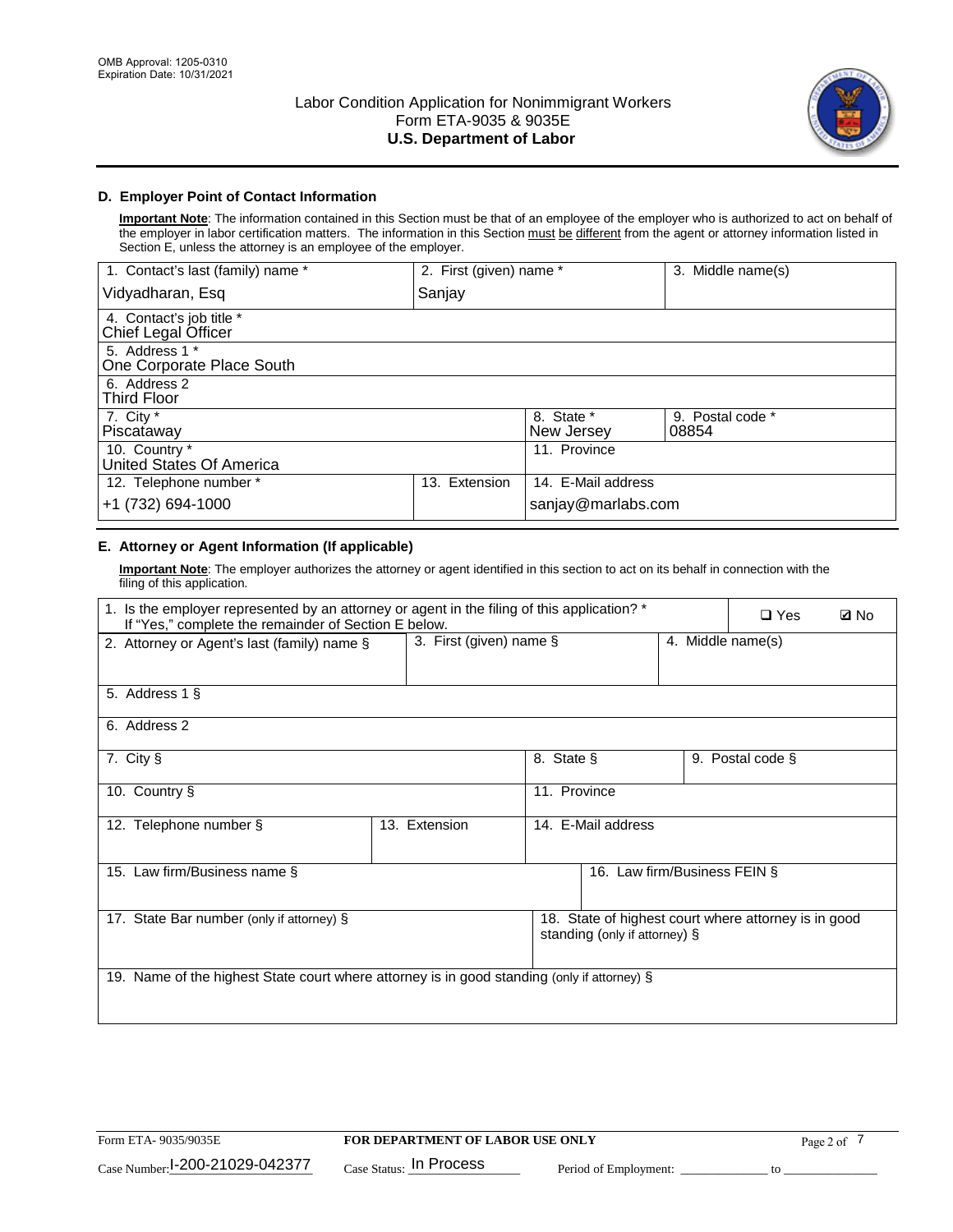

### **F. Employment and Wage Information**

**Important Note**: The employer must define the intended place(s) of employment with as much geographic specificity as possible. Each intended place(s) of employment listed below must be the worksite or physical location where the work will actually be performed and cannot be a P.O. Box. The employer must identify all intended places of employment, including those of short duration, on the LCA. 20 CFR 655.730(c)(5). If the employer is submitting this form non-electronically and the work is expected to be performed in more than one location, an attachment must be submitted in order to complete this section. An employer has the option to use either a single Form ETA-9035/9035E or multiple forms to disclose all intended places of employment. If the employer has more than ten (10) intended places of employment at the time of filing this application, the employer must file as many additional LCAs as are necessary to list all intended places of employment. See the form instructions for further information about identifying all intended places of employment.

### a.*Place of Employment Information* 1

|                                                                               | 1. Enter the estimated number of workers that will perform work at this place of employment under<br>the LCA.*                 |  | 1                                        |                      |                          |              |  |
|-------------------------------------------------------------------------------|--------------------------------------------------------------------------------------------------------------------------------|--|------------------------------------------|----------------------|--------------------------|--------------|--|
|                                                                               | 2. Indicate whether the worker(s) subject to this LCA will be placed with a secondary entity at this<br>place of employment. * |  |                                          |                      | <b>Ø</b> Yes             | $\square$ No |  |
|                                                                               | 3. If "Yes" to question 2, provide the legal business name of the secondary entity. §                                          |  |                                          |                      |                          |              |  |
|                                                                               | NYS OFFICE OF INFORMATION TECHNOLOGY                                                                                           |  |                                          |                      |                          |              |  |
|                                                                               | 4. Address 1 *<br>SWAN STREET BUILDING, CORE 3, 1ST FLOOR, ROOM 130                                                            |  |                                          |                      |                          |              |  |
|                                                                               | 5. Address 2                                                                                                                   |  |                                          |                      |                          |              |  |
|                                                                               | 6. City $*$<br>7. County *<br><b>ALBANY</b><br>Albany                                                                          |  |                                          |                      |                          |              |  |
| 8. State/District/Territory *<br>9. Postal code *<br><b>New York</b><br>12228 |                                                                                                                                |  |                                          |                      |                          |              |  |
| 10. Wage Rate Paid to Nonimmigrant Workers *<br>10a. Per: (Choose only one)*  |                                                                                                                                |  |                                          |                      |                          |              |  |
|                                                                               | □ Hour □ Week □ Bi-Weekly □ Month 回 Year<br>From* \$ 79700 00<br>To: $$$                                                       |  |                                          |                      |                          |              |  |
|                                                                               | 11. Prevailing Wage Rate *<br>11a. Per: (Choose only one)*                                                                     |  |                                          |                      |                          |              |  |
|                                                                               | 79643 00<br>$\mathcal{S}$                                                                                                      |  | □ Hour □ Week □ Bi-Weekly □ Month □ Year |                      |                          |              |  |
|                                                                               | Questions 12-14. Identify the source used for the prevailing wage (PW) (check and fully complete only one): *                  |  |                                          |                      |                          |              |  |
| 12.                                                                           | A Prevailing Wage Determination (PWD) issued by the Department of Labor                                                        |  |                                          |                      | a. PWD tracking number § |              |  |
| 13.<br>$\blacktriangledown$                                                   | A PW obtained independently from the Occupational Employment Statistics (OES) Program                                          |  |                                          |                      |                          |              |  |
|                                                                               | a. Wage Level (check one): §                                                                                                   |  |                                          | b. Source Year §     |                          |              |  |
|                                                                               | ☑ ॥<br>$\square$ $\square$<br>$\square$ IV<br>$\Box$ N/A<br>⊓⊥                                                                 |  |                                          | 7/1/2020 - 6/30/2021 |                          |              |  |
| 14.                                                                           | A PW obtained using another legitimate source (other than OES) or an independent authoritative source                          |  |                                          |                      |                          |              |  |
|                                                                               | a. Source Type (check one): §<br>$\Box$ CBA<br>$\Box$ DBA<br>$\square$ SCA<br>$\Box$ Other/ PW Survey                          |  |                                          | b. Source Year §     |                          |              |  |
|                                                                               | c. If responded "Other/ PW Survey" in question 14.a, enter the name of the survey producer or publisher §                      |  |                                          |                      |                          |              |  |
|                                                                               |                                                                                                                                |  |                                          |                      |                          |              |  |
|                                                                               | d. If responded "Other/ PW Survey" in question 14.a, enter the title or name of the PW survey §                                |  |                                          |                      |                          |              |  |
|                                                                               |                                                                                                                                |  |                                          |                      |                          |              |  |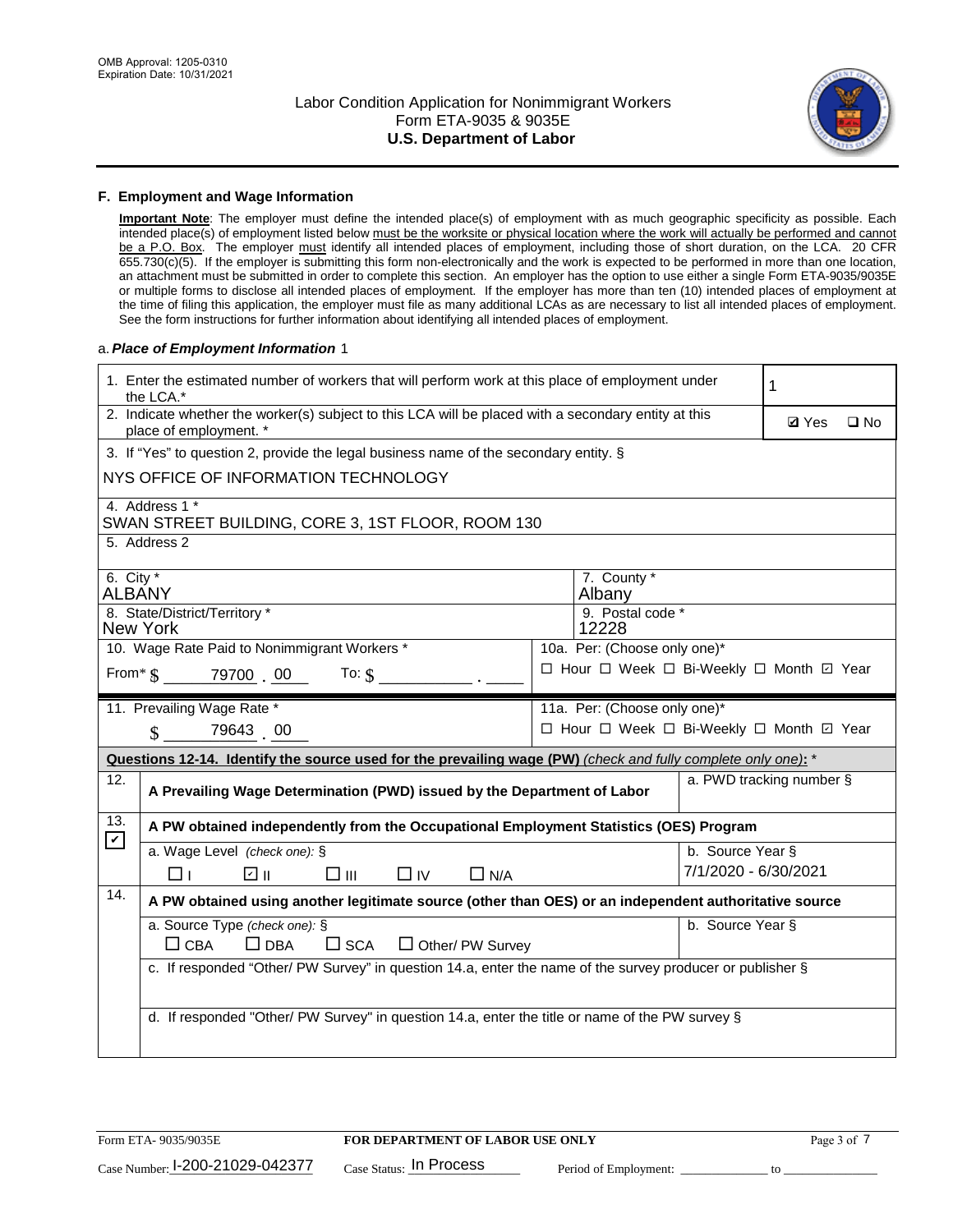

## **G. Employer Labor Condition Statements**

! *Important Note:* In order for your application to be processed, you MUST read Section G of the Form ETA-9035CP - General Instructions for the 9035 & 9035E under the heading "Employer Labor Condition Statements" and agree to all four (4) labor condition statements summarized below:

- (1) **Wages:** The employer shall pay nonimmigrant workers at least the prevailing wage or the employer's actual wage, whichever is higher, and pay for non-productive time. The employer shall offer nonimmigrant workers benefits and eligibility for benefits provided as compensation for services on the same basis as the employer offers to U.S. workers. The employer shall not make deductions to recoup a business expense(s) of the employer including attorney fees and other costs connected to the performance of H-1B, H-1B1, or E-3 program functions which are required to be performed by the employer. This includes expenses related to the preparation and filing of this LCA and related visa petition information. 20 CFR 655.731;
- (2) **Working Conditions:** The employer shall provide working conditions for nonimmigrants which will not adversely affect the working conditions of workers similarly employed. The employer's obligation regarding working conditions shall extend for the duration of the validity period of the certified LCA or the period during which the worker(s) working pursuant to this LCA is employed by the employer, whichever is longer. 20 CFR 655.732;
- (3) **Strike, Lockout, or Work Stoppage:** At the time of filing this LCA, the employer is not involved in a strike, lockout, or work stoppage in the course of a labor dispute in the occupational classification in the area(s) of intended employment. The employer will notify the Department of Labor within 3 days of the occurrence of a strike or lockout in the occupation, and in that event the LCA will not be used to support a petition filing with the U.S. Citizenship and Immigration Services (USCIS) until the DOL Employment and Training Administration (ETA) determines that the strike or lockout has ended. 20 CFR 655.733; and
- (4) **Notice:** Notice of the LCA filing was provided no more than 30 days before the filing of this LCA or will be provided on the day this LCA is filed to the bargaining representative in the occupation and area of intended employment, or if there is no bargaining representative, to workers in the occupation at the place(s) of employment either by electronic or physical posting. This notice was or will be posted for a total period of 10 days, except that if employees are provided individual direct notice by e-mail, notification need only be given once. A copy of the notice documentation will be maintained in the employer's public access file. A copy of this LCA will be provided to each nonimmigrant worker employed pursuant to the LCA. The employer shall, no later than the date the worker(s) report to work at the place(s) of employment, provide a signed copy of the certified LCA to the worker(s) working pursuant to this LCA. 20 CFR 655.734.

1. **I have read and agree to** Labor Condition Statements 1, 2, 3, and 4 above and as fully explained in Section G of the Form ETA-9035CP – General Instructions for the 9035 & 9035E and the Department's regulations at 20 CFR 655 Subpart H. \*

**Ø**Yes ロNo

### **H. Additional Employer Labor Condition Statements –H-1B Employers ONLY**

!**Important Note***:* In order for your H-1B application to be processed, you MUST read Section H – Subsection 1 of the Form ETA 9035CP – General Instructions for the 9035 & 9035E under the heading "Additional Employer Labor Condition Statements" and answer the questions below.

#### *a. Subsection 1*

| 1. At the time of filing this LCA, is the employer H-1B dependent? §                                                                                                                                                                                            | ⊡ Yes | □ No       |           |              |
|-----------------------------------------------------------------------------------------------------------------------------------------------------------------------------------------------------------------------------------------------------------------|-------|------------|-----------|--------------|
| 2. At the time of filing this LCA, is the employer a willful violator? $\S$                                                                                                                                                                                     |       | $\Box$ Yes | ⊡ No      |              |
| 3. If "Yes" is marked in questions H.1 and/or H.2, you must answer "Yes" or "No" regarding<br>whether the employer will use this application ONLY to support H-1B petitions or extensions of<br>status for exempt H-1B nonimmigrant workers? §                  |       |            | $\Box$ No |              |
| 4. If "Yes" is marked in question H.3, identify the statutory basis for the<br>■ \$60,000 or higher annual wage<br>exemption of the H-1B nonimmigrant workers associated with this<br>□ Master's Degree or higher in related specialty<br>$\Box$ Both<br>LCA. § |       |            |           |              |
| H-1B Dependent or Willful Violator Employers -Master's Degree or Higher Exemptions ONLY                                                                                                                                                                         |       |            |           |              |
| 5. Indicate whether a completed Appendix A is attached to this LCA covering any H-1B<br>nonimmigrant worker for whom the statutory exemption will be based <b>ONLY</b> on attainment of a<br>Master's Degree or higher in related specialty. §                  |       |            | ⊡ No      | <b>D</b> N/A |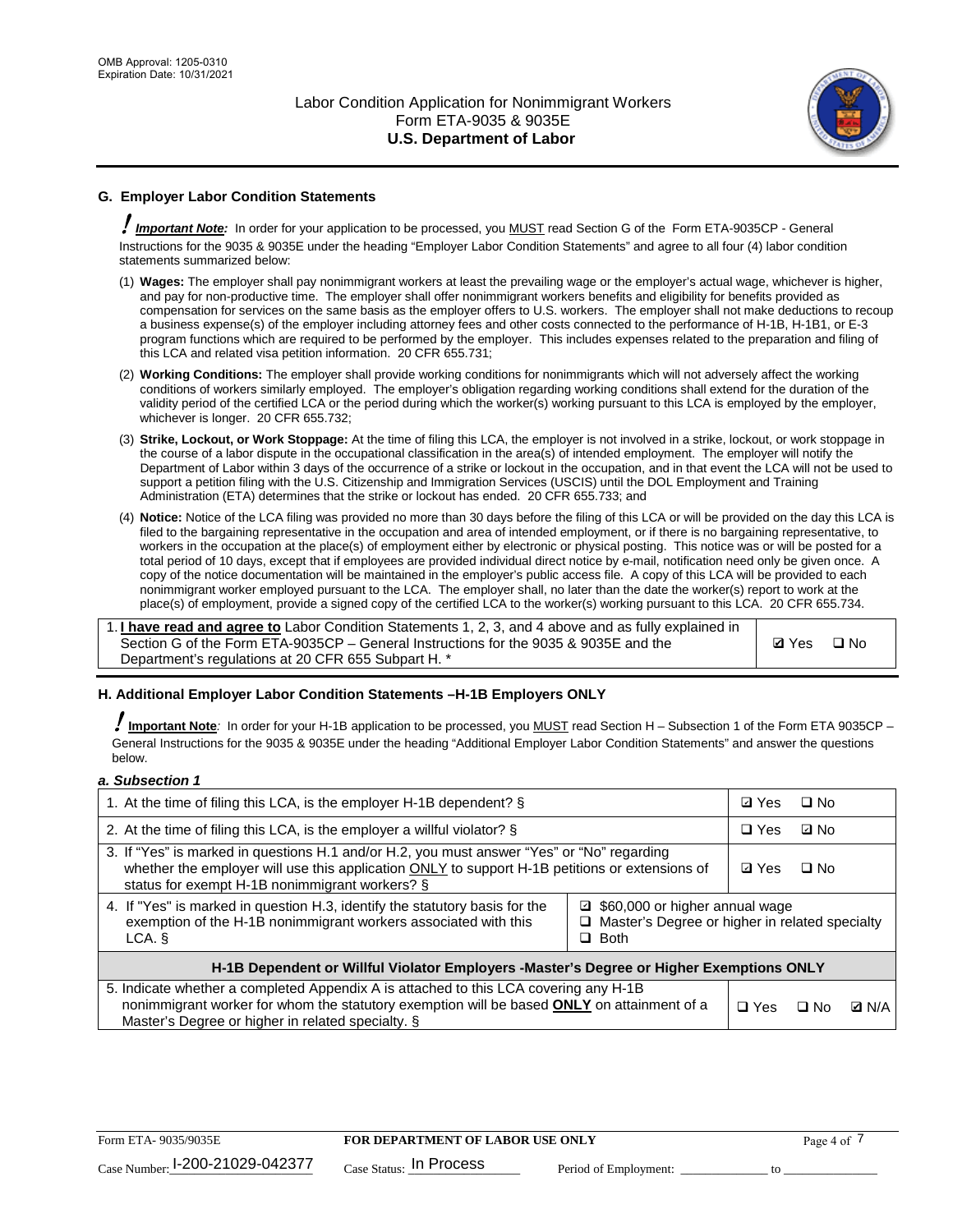

**If you marked "Yes" to questions H.a.1 (H-1B dependent) and/or H.a.2 (H-1B willful violator) and "No" to question H.a.3 (exempt H-1B nonimmigrant workers), you MUST read Section H – Subsection 2 of the Form ETA 9035CP – General Instructions for the 9035 & 9035E under the heading "Additional Employer Labor Condition Statements" and indicate your agreement to all three (3) additional statements summarized below.**

#### *b. Subsection 2*

- A. **Displacement:** An H-1B dependent or willful violator employer is prohibited from displacing a U.S. worker in its own workforce within the period beginning 90 days before and ending 90 days after the date of filing of the visa petition. 20 CFR 655.738(c);
- B. **Secondary Displacement:** An H-1B dependent or willful violator employer is prohibited from placing an H-1B nonimmigrant worker(s) with another/secondary employer where there are indicia of an employment relationship between the nonimmigrant worker(s) and that other/secondary employer (thus possibly affecting the jobs of U.S. workers employed by that other employer), unless and until the employer subject to this LCA makes the inquiries and/or receives the information set forth in 20 CFR 655.738(d)(5) concerning that other/secondary employer's displacement of similarly employed U.S. workers in its workforce within the period beginning 90 days before and ending 90 days after the date of such placement. 20 CFR 655.738(d). Even if the required inquiry of the secondary employer is made, the H-1B dependent or willful violator employer will be subject to a finding of a violation of the secondary displacement prohibition if the secondary employer, in fact, displaces any U.S. worker(s) during the applicable time period; and
- C. **Recruitment and Hiring:** Prior to filing this LCA or any petition or request for extension of status for nonimmigrant worker(s) supported by this LCA, the H-1B dependent or willful violator employer must take good faith steps to recruit U.S. workers for the job(s) using procedures that meet industry-wide standards and offer compensation that is at least as great as the required wage to be paid to the nonimmigrant worker(s) pursuant to 20 CFR 655.731(a). The employer must offer the job(s) to any U.S. worker who applies and is equally or better qualified for the job than the nonimmigrant worker. 20 CFR 655.739.

| 6. I have read and agree to Additional Employer Labor Condition Statements A, B, and C above and |       |           |
|--------------------------------------------------------------------------------------------------|-------|-----------|
| as fully explained in Section H – Subsections 1 and 2 of the Form ETA 9035CP – General           | □ Yes | $\Box$ No |
| Instructions for the 9035 & 9035E and the Department's regulations at 20 CFR 655 Subpart H. §    |       |           |

### **I. Public Disclosure Information**

! **Important Note***:* You must select one or both of the options listed in this Section.

|  | 1. Public disclosure information in the United States will be kept at: * |  |  |  |
|--|--------------------------------------------------------------------------|--|--|--|
|  |                                                                          |  |  |  |

**sqrt** Employer's principal place of business □ Place of employment

### **J. Notice of Obligations**

A. Upon receipt of the certified LCA, the employer must take the following actions:

- o Print and sign a hard copy of the LCA if filing electronically (20 CFR 655.730(c)(3));<br>
Maintain the original signed and certified LCA in the employer's files (20 CFR 655.7
- Maintain the original signed and certified LCA in the employer's files (20 CFR 655.705(c)(2); 20 CFR 655.730(c)(3); and 20 CFR 655.760); and
- o Make a copy of the LCA, as well as necessary supporting documentation required by the Department of Labor regulations, available for public examination in a public access file at the employer's principal place of business in the U.S. or at the place of employment within one working day after the date on which the LCA is filed with the Department of Labor (20 CFR 655.705(c)(2) and 20 CFR 655.760).
- B. The employer must develop sufficient documentation to meet its burden of proof with respect to the validity of the statements made in its LCA and the accuracy of information provided, in the event that such statement or information is challenged (20 CFR 655.705(c)(5) and 20 CFR 655.700(d)(4)(iv)).
- C. The employer must make this LCA, supporting documentation, and other records available to officials of the Department of Labor upon request during any investigation under the Immigration and Nationality Act (20 CFR 655.760 and 20 CFR Subpart I).

*I declare under penalty of perjury that I have read and reviewed this application and that to the best of my knowledge, the*  information contained therein is true and accurate. I understand that to knowingly furnish materially false information in the *preparation of this form and any supplement thereto or to aid, abet, or counsel another to do so is a federal offense punishable by fines, imprisonment, or both (18 U.S.C. 2, 1001,1546,1621).*

| 1. Last (family) name of hiring or designated official *   2. First (given) name of hiring or designated official *   3. Middle initial §<br>Vidyadharan | Saniav           |  |
|----------------------------------------------------------------------------------------------------------------------------------------------------------|------------------|--|
| 4. Hiring or designated official title *<br>Chief Legal Officer                                                                                          |                  |  |
| 5. Signature *                                                                                                                                           | 6. Date signed * |  |

| Form ETA-9035/9035E             | FOR DEPARTMENT OF LABOR USE ONLY |                       |  |
|---------------------------------|----------------------------------|-----------------------|--|
| Case Number: 1-200-21029-042377 | $_{Case\; Status:}$ In Process   | Period of Employment: |  |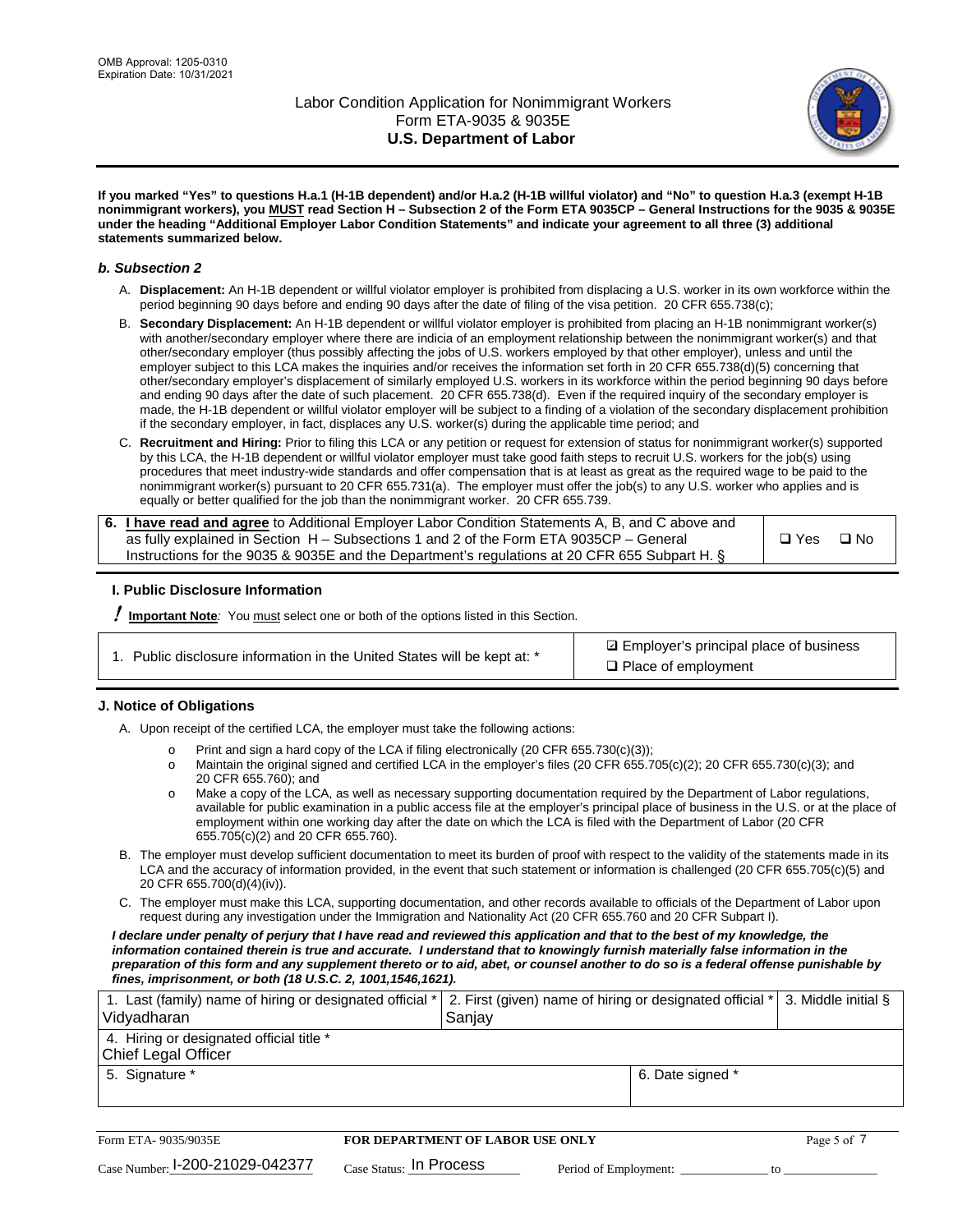

## **K. LCA Preparer**

**Important Note**: Complete this section if the preparer of this LCA is a person other than the one identified in either Section D (employer point of contact) or E (attorney or agent) of this application.

| 1. Last (family) name $\S$                                                                   | 2. First (given) name §                                                                                                                                                                                                        | 3. Middle initial |
|----------------------------------------------------------------------------------------------|--------------------------------------------------------------------------------------------------------------------------------------------------------------------------------------------------------------------------------|-------------------|
| Complido                                                                                     | Marilou                                                                                                                                                                                                                        |                   |
| 4. Firm/Business name §                                                                      |                                                                                                                                                                                                                                |                   |
| Marlabs, Inc.                                                                                |                                                                                                                                                                                                                                |                   |
| 5. E-Mail address §<br>marilou@marlabs.com                                                   |                                                                                                                                                                                                                                |                   |
| L. U.S. Government Agency Use (ONLY)                                                         |                                                                                                                                                                                                                                |                   |
| By virtue of the signature below, the Department of Labor hereby acknowledges the following: |                                                                                                                                                                                                                                |                   |
| This certification is valid from This certification is valid from                            | to the contract of the contract of the contract of the contract of the contract of the contract of the contract of the contract of the contract of the contract of the contract of the contract of the contract of the contrac |                   |
| Department of Labor, Office of Foreign Labor Certification                                   | Certification Date (date signed)                                                                                                                                                                                               |                   |

\_\_\_\_\_\_\_\_\_\_\_\_\_\_\_\_\_\_\_\_\_\_\_\_\_\_\_\_\_\_\_\_\_\_\_\_\_\_\_\_\_\_\_\_\_\_ \_\_\_\_\_\_\_\_\_\_\_\_\_\_\_\_\_\_\_\_\_\_\_\_\_\_\_\_\_\_ I-200-21029-042377 In Process

Case number **Case Status** Case Status **Case Status** 

*The Department of Labor is not the guarantor of the accuracy, truthfulness, or adequacy of a certified LCA.*

### **M. Signature Notification and Complaints**

The signatures and dates signed on this form will not be filled out when electronically submitting to the Department of Labor for processing, but **MUST** be complete when submitting non-electronically. If the application is submitted electronically, any resulting certification **MUST** be signed *immediately upon receipt* from DOL before it can be submitted to USCIS for final processing.

Complaints alleging misrepresentation of material facts in the LCA and/or failure to comply with the terms of the LCA may be filed using the WH-4 Form with any office of the Wage and Hour Division, U.S. Department of Labor. A listing of the Wage and Hour Division offices can be obtained at www.dol.gov/whd. Complaints alleging failure to offer employment to an equally or better qualified U.S. worker, or an employer's misrepresentation regarding such offer(s) of employment, may be filed with the U.S. Department of Justice, Civil Rights Division, Immigrant and Employee Rights Section, 950 Pennsylvania Avenue, NW, # IER, NYA 9000, Washington, DC, 20530, and additional information can be obtained at www.justice.gov. Please note that complaints should be filed with the Civil Rights Division, Immigrant and Employee Rights Section at the Department of Justice only if the violation is by an employer who is H-1B dependent or a willful violator as defined in 20 CFR 655.710(b) and 655.734(a)(1)(ii).

### **N. OMB Paperwork Reduction Act** *(1205-0310)*

These reporting instructions have been approved under the Paperwork Reduction Act of 1995. Persons are not required to respond to this collection of information unless it displays a currently valid OMB control number. Your response is required to receive the benefit of consideration of your application. (Immigration and Nationality Act, Section 212(n) and (t) and 214(c)). Public reporting burden for this collection of information, which is to assist with program management and to meet Congressional and statutory requirements, is estimated to average 75 minutes per response, including the time to review instructions, search existing data sources, gather and maintain the data needed, and complete and review the collection of information.

Send comments regarding this burden estimate or any other aspect of this collection of information, including suggestions for reducing this burden, to the U.S. Department of Labor, Employment and Training Administration, Office of Foreign Labor Certification, 200 Constitution Ave., NW, Box PPII 12-200, Washington, DC, 20210. (Paperwork Reduction Project OMB 1205-0310.) **Do NOT send the completed application to this address.**

| Form ETA-9035/9035E             | <b>FOR DEPARTMENT OF LABOR USE ONLY</b> | Page 6 of             |  |
|---------------------------------|-----------------------------------------|-----------------------|--|
| Case Number: 1-200-21029-042377 | $_{\text{Case Status:}}$ In Process     | Period of Employment: |  |